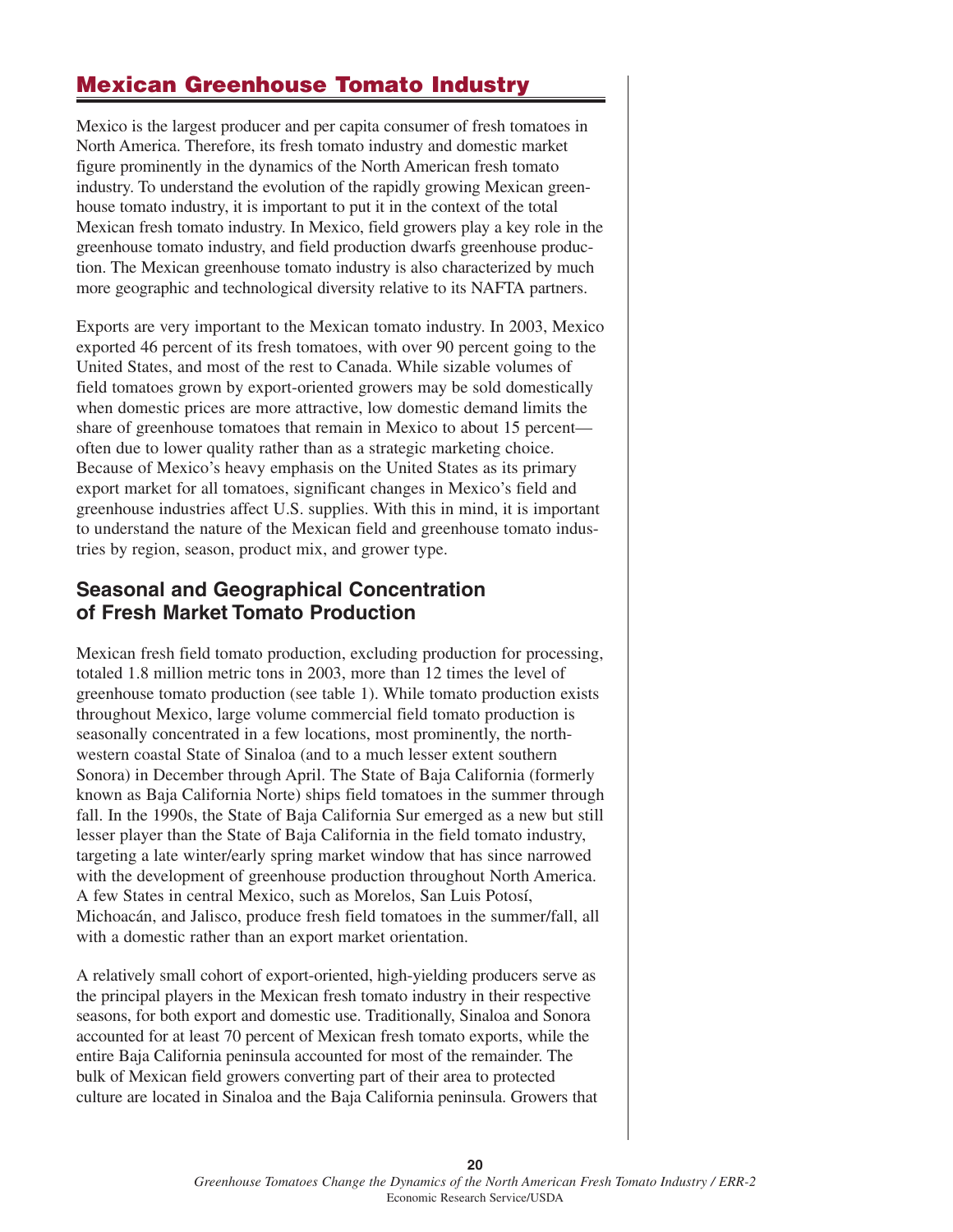locate greenhouses close to their field tomato bases of operation extend their shipping seasons only marginally; hence, shipping seasons remain similar.

# **The Sinaloa Fresh Tomato Industry**

The Sinaloa field tomato industry includes a cluster of around 40 high-technology export-oriented producers with extensive field tomato growing and marketing experience. Many of these producers are forward-integrated grower-shippers with sales operations in Nogales, Arizona. These growers are some of the best capitalized in the Mexican horticultural sector. Most of Mexico's processing tomato production is in Sinaloa, with product moving between fresh and processed markets according to relative prices.<sup>7</sup> The bulk of the State's production is centered in Culiacán, which enjoys freeze-free winters, making it a principal source of winter supply to the North American fresh tomato market. In April, production from Los Mochis and Guasave in northern Sinaloa typically supplants declining volumes from the Culiacán area. Because of the longstanding economic strength of this cluster of innovative tomato growers, the input industry is very strong in Sinaloa, contributing to the relative competitiveness of Sinaloa growers.

According to the Confederación de Asociaciones Agrícolas del Estado de Sinaloa (the statewide growers' organization known by its acronym CAADES), 2003/04 tomato area (both fresh and processed) totaled 25,584 ha. The industry is still overwhelmingly field oriented, but with substantial experimentation with protected culture. Much of the protected culture is shade house, but plastic greenhouse tomato operations range from under 5 ha to a few in the 40 to 60-ha category. Growing in soil is more common than using hydroponics. While Sinaloa's warm, humid climate is not suitable for year-round greenhouse production, its benign winter climate enables it to target the lucrative winter fresh market for both field and greenhouse tomatoes. Well-capitalized, innovative field growers ensure an interest in and the capacity for the development of protected culture tomato production, if it proves to be economically viable.

# **The Baja California Peninsula Fresh Tomato Industry**

The bulk of the Baja California peninsula tomato industry consists of around 50 growers in the State of Baja California, mainly in the coastal San Quintín Valley, marketing through about 12 shippers. Most tomato growers remain open field for the majority of their production, though some are experimenting with protected culture, primarily shade house (see box, "Spanish Protected Culture Tomato Industry" for a comparison). San Quintín is located about 150 miles south of the U.S. border and has a relatively dry climate with winter temperatures too low for field production. Hence, the region is contra-seasonal to Sinaloa, with growers shipping field tomatoes to both domestic and export markets from summer through fall, unless disease conditions cut short the season. The Baja California field tomato shipping season overlaps with those in California and the U.S. eastern seaboard, Florida in the fall, and also competes with central Mexican field tomato production in the domestic market. Baja California Sur competes with all these regions in the fall. The region's protected

<sup>7</sup> Unlike the U.S. industry, the Mexican fresh field tomato industry is not a dedicated industry. Rather, it produces for both the fresh and processing markets, with the vast majority of production sold for fresh use. Most tomatoes sold for processing are grown in Sinaloa, and secondarily in southern Sonora.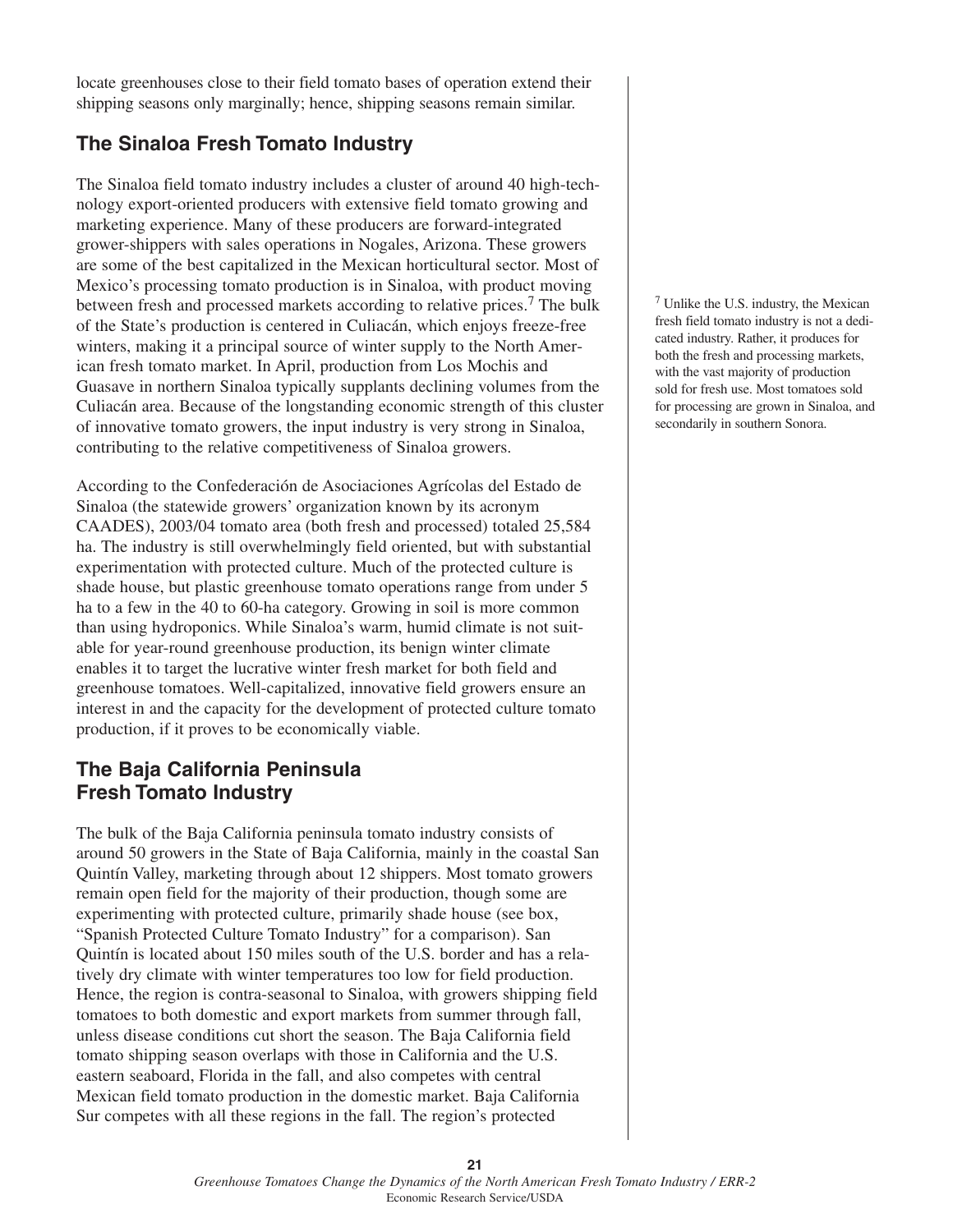#### **Spanish Protected Culture Tomato Industry**

The conversion in Mexico from field production to lower technologyprotected culture production is similar to that occurring in recent decades in Spain, the principal off-season greenhouse tomato supplier to Europe. In 2001, Spanish tomato protected culture area was over 16,400 hectares (about half concentrated in Almería), the vast majority of which is passive shade house systems, but with technology continuing to improve. Despite the Netherlands being the global leader in greenhouse technology and yields, Spain's lower technology and lower-cost approach, benefited by natural seasonal and climatic advantages, has succeeded in eroding the Dutch share of the European greenhouse tomato market. This example is likely relevant to Mexico's evolving role in the North American industry. Spain has succeeded in competing effectively with the Dutch greenhouse tomato industry with average protected agriculture tomato yields of 93 metric tons per hectare, compared with 456 in the Netherlands (Ministerio de Agricultura, Pesca, y Alimentación, 2004; Productschap Tuinbouw, 2004). While Spain targets a winter market, it now exports year-round. Hence, the Mexican protected agriculture average tomato yields (156 metric tons per hectare) have already surpassed Spanish yields.

culture production overlaps with summer/fall greenhouse production throughout North America as well.

Baja California growers have shifted away from round to roma tomatoes, a product in which they have more of a competitive advantage relative to U.S. shippers. Roma export shipments increased as a share of total Baja tomato shipments from 45 percent in 1997 to 68 percent in 2003. Roma tomatoes are more suited to the region's growing conditions and require less capital investment. Hence, much of the experimentation with protected culture there has focused on romas, making Baja California an exception in the North American industry.

Production regions in the State of Baja California Sur are located around 700 miles from the U.S. border. Field tomato production has been relatively limited and traditionally focused more on the late winter and early spring periods, when prices are higher and can better support the additional transportation costs to the border. There are fewer than ten major tomato growers and exporters.

In Baja California Sur, climate conditions permit growers to produce in the winter with relatively low-technology greenhouses. In the early 1990s, a major Sinaloa field tomato grower started a large plastic greenhouse operation in Baja California Sur, capable of shipping in the fall through late spring. The climatic conditions that enable the Baja California Sur greenhouse industry to target the fall through spring window likely help explain the location of the largest greenhouse exporter in the Baja California peninsula in the southern part of the peninsula (the Todos Santos area), rather than in the San Quintín Valley.

In contrast to growers in Sinaloa, field tomato growers in the Baja California peninsula face compelling water, land, labor, and disease constraints.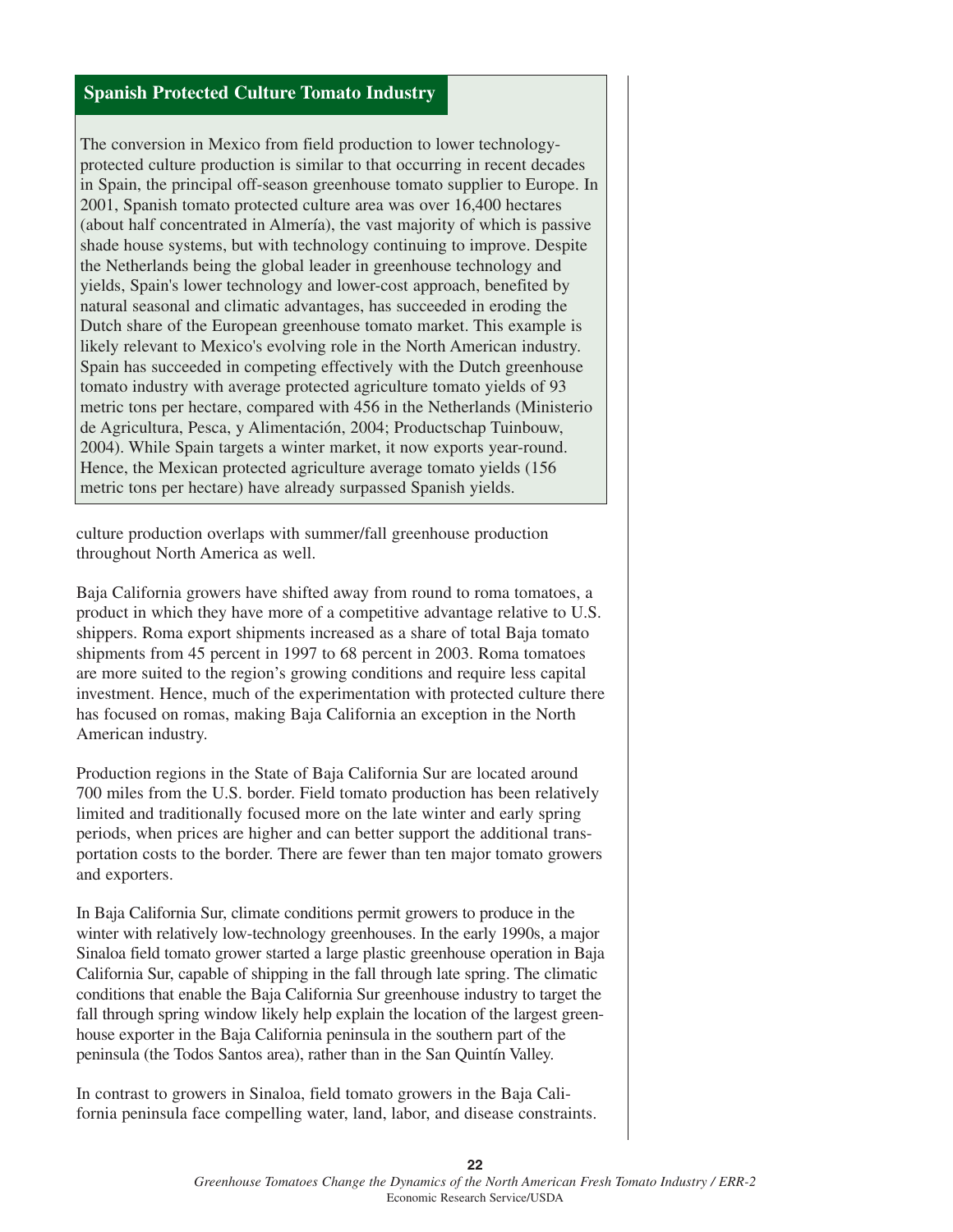As a result, production tends to be more erratic from year to year, resulting in less well-capitalized growers on average than in Sinaloa, perhaps contributing to the slower development of protected culture production there. As summer/fall shippers, the growers of Baja California tend to have lower season average prices than do growers in Sinaloa, who target the higher priced winter market. This tends to reduce growers' ability to recoup the higher investment costs associated with protected production. Growers in the State of Baja California require high fall prices to earn a favorable return, whether production is open field or protected culture. Disease problems have limited fall open-field volumes in recent seasons, making it of interest to consider protected culture to ensure volume during the fall when prices are typically above the summer levels.

For all Mexican protected culture growers, attractive economic returns are highly dependent on selling at a price premium relative to open-field product. For growers in the Baja California peninsula, there are some special considerations in this regard since their tomatoes enter the United States through California. To achieve price premiums, some Baja growers have marketed their shade house tomatoes as greenhouse. In September 2004, the State of California put in place a new regulation covering greenhouse tomatoes handled or marketed in California, which is where tomatoes from the Baja California peninsula enter the United States. The regulation defines greenhouse tomatoes as tomatoes grown in fixed structures using hydroponics. Since this definition excludes shade house tomatoes and tomatoes grown in plastic greenhouses (fixed structures) without hydroponics, it may limit the ability of growers in the Baja California peninsula to obtain price premiums relative to field tomatoes. This rule change may cause growers to revaluate the potential net returns from protected production. Growers may choose to market their protected culture tomatoes as hothouse, in which case it will be up to the market (largely commercial buyers) to decide if there is a significant point of differentiation relative to those meeting the greenhouse definition. Hothouse simply implies some type of protected culture and the lack of any formal definition allows for substantial flexibility in its use and application.

### **Central Mexican Fresh Tomato Production and Beyond: Greenhouse Becomes a Factor**

Most of the field tomato production in central Mexico still occurs primarily in the summer and remains oriented almost exclusively toward the domestic market rather than the export market. Summer production in central Mexico is subject to either an abundance or shortage of rain, adversely affecting tomato quality and yields and the ability of growers to ensure consistent shipments of field tomatoes. Furthermore, many field tomato producers in central Mexico are smaller farmers, not well capitalized and without significant investments in packing, cooling, marketing, and food safety infrastructure.

Not surprisingly, investments in greenhouse tomato production in temperate central Mexico are largely coming from outside the region's traditional field-grown tomato sector, and include new entrants to agriculture. Investors are attracted by the yield potential of greenhouses located at relatively high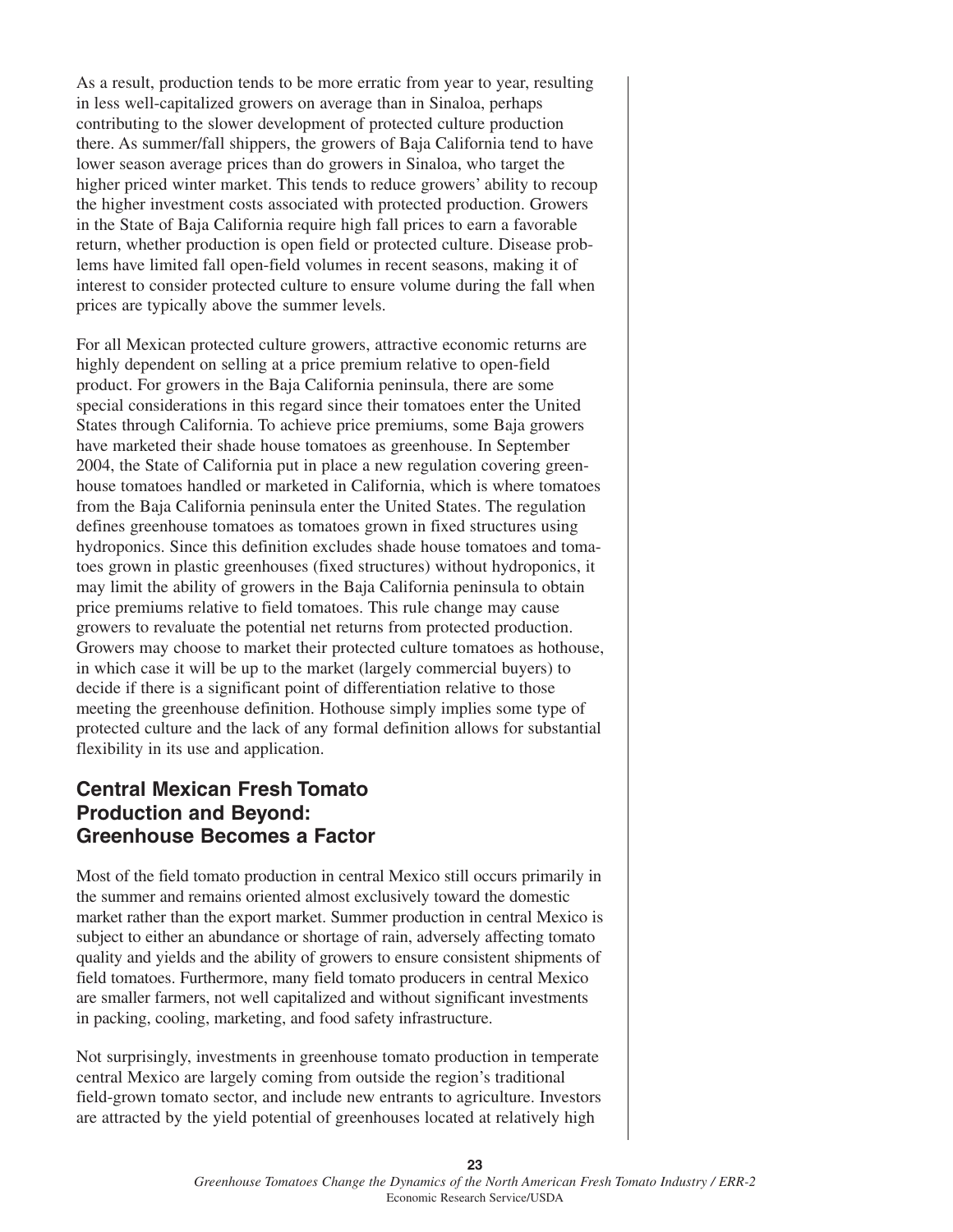altitudes (around 2,000 meters), with good light conditions and dry, mild climates. The temperate climate allows for year-round production, increasing the likelihood of positive returns on investments in technology. Hence, the greatest investments in greenhouse technology and the highest yields tend to occur in central rather than coastal Mexico. Central Mexico has experienced a gradual expansion in medium- and high-technology greenhouses for over a decade, with the rate of expansion accelerating in recent years. With its favorable conditions, central Mexico will likely play a major role in the evolution of the country's greenhouse tomato industry. Most operations are less than 12 ha but two are in the 40-ha range.

As in other major growing regions, there is heterogeneity within the central Mexican greenhouse tomato industry. The largest exporter of greenhouse tomatoes in Mexico is Desert Glory, a U.S. firm operating in Jalisco and Colima with low-technology plastic greenhouses specializing in cherry TOVs. Desert Glory is also the largest greenhouse tomato operation in North America, in terms of area. Jalisco's mild climate enables Desert Glory to ship tomatoes year-round, but its low-technology operations result in low yields.<sup>8</sup>

Investors seeking tomato growing areas relatively close to the U.S. border and capable of year-round shipping are exploring high-altitude sites in north central locations, such as Chihuahua and Zacatecas. Medium- and hightechnology greenhouse operations have been started in high-altitude locations near Mexico City, such as a 40-ha Bionatur TOV tomato project in the State of Mexico, outside of Toluca, and in parts of what is known as the Bajio, such as Querétaro.<sup>9</sup> While operations in this area are disadvantaged by high costs to ship to the U.S. border, they are well positioned to serve the emerging demand from Mexico's rapidly growing supermarket sector for premium quality products with improved food safety characteristics. Market diversification may prove increasingly important for operations in the region as the U.S. market becomes saturated.

A still small but growing cluster of high-technology operations using glass greenhouses has emerged in the northern Sonora desert in the Imuris area, near the border with Nogales, Arizona. Part of the expansion in this sector has come from Sinaloa-based growers aiming to extend shipping seasons and invest in areas more suited to greenhouse production. This location is convenient because Sinaloa tomato growers ship their product through Nogales and have their marketing operations there, too, making it a source of consolidated supply for buyers. Although its climate is dry, Imuris is less than 900 meters in altitude, meaning that the summertime desert heat impedes year-round shipping. A few growers, following the lead of a nearby firm in Arizona, are investing in expensive pad and fan cooling systems (appropriate only in dry locations), in the belief that the potential economic benefits warrant the cost. Whether northern Sonora succeeds as a source of consistent year-round tomato shipments will in part depend on summer average price trends and their effect on profitability.

Some State governments in Mexico have encouraged greenhouse projects as a way to offer greater employment opportunities to low-income rural households. The labor-intensive (relative to crops like field corn and beans) and indoor working conditions of greenhouses are an attractive option to governments in high-unemployment areas with minimal high-value field agricultural alterna<sup>8</sup> Cherry TOVs also have substantially lower yields than beefsteak or regular TOVs.

<sup>9</sup> The Bajio is a temperate, high altitude plain north of Mexico City centered around the States of Querétaro and Guanajuato, and comprising parts of Michoacán and Aguascalientes. It is one of the richest agricultural areas in Mexico.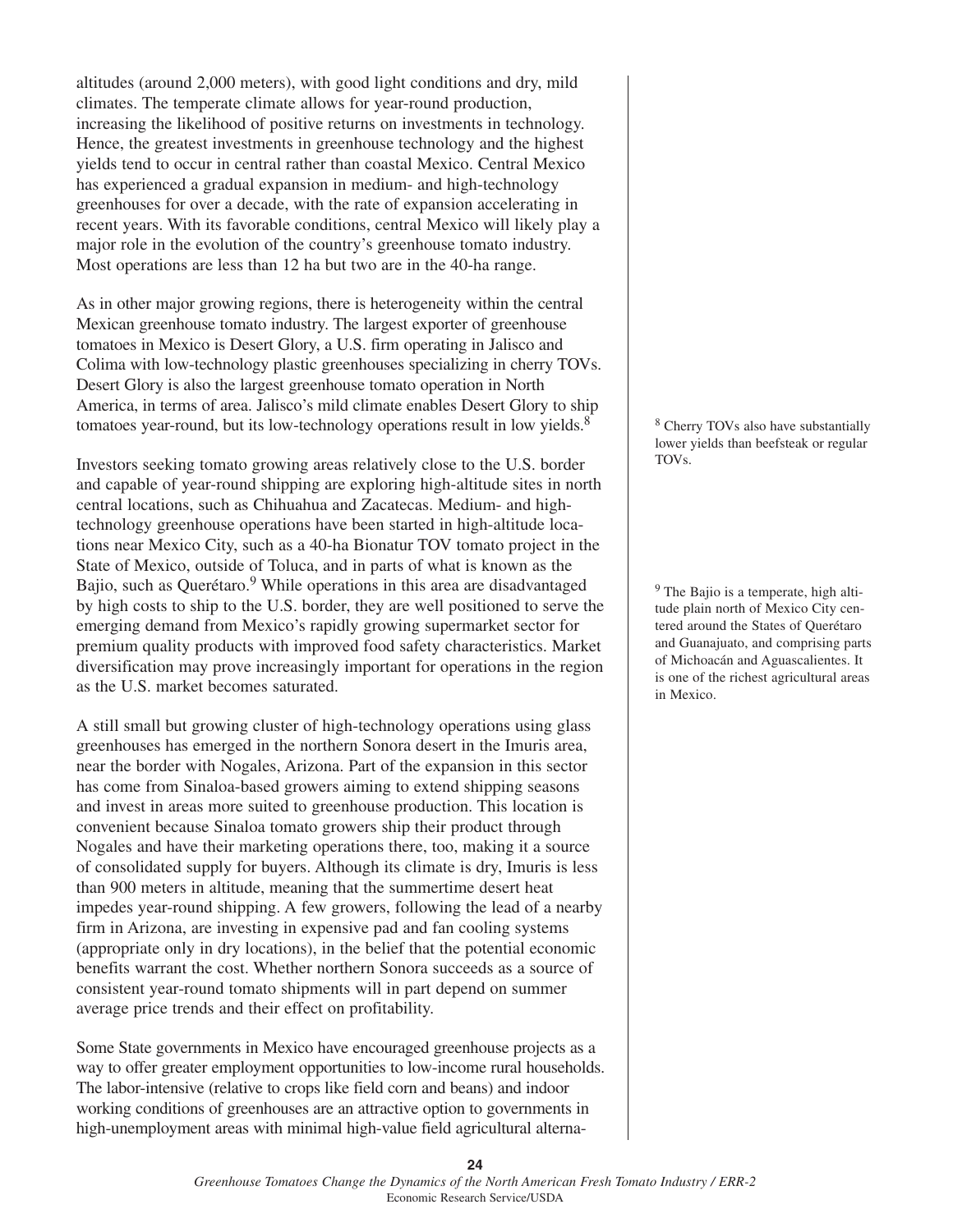tives. While constrained State budgets limit direct support, Mexican greenhouse industry experts indicate that in some cases investors can receive loan guarantees as well as local tax and other investment incentives.

# **Mexican Greenhouse Tomato Industry Structure and Size**

Currently, Mexico has some greenhouse tomato production in almost half of its 31 States. Greenhouse industry expansion is coming not only from field tomato growers, but from existing as well as new greenhouse tomato growers, including investors new to agriculture. Based on interviews with growers and industry experts, Mexican greenhouse tomato production in 2003 is estimated at 148,300 metric tons (see table 5). The Mexican greenhouse tomato industry overtook the U.S. industry in area planted in 1995 and surpassed the Canadian industry in 1999, reaching about 950 ha in operation in 2003.10 These area estimates exclude most shade house operations and focus on greenhouses (fixed structures) whether or not production is in the soil or using hydroponics.<sup>11</sup> In 2003, additional shade house tomato area in production may have totaled as much as 350 ha. Since the end of the 1990s, a combination of rapid growth in Mexican area and improving technology has combined to erode the gap in total production volume relative to that of the U.S. greenhouse tomato industry.

However, Mexico lags behind each of its northern neighbors in terms of technology and yields due to a combination of factors, including location/climate, and product mix. Around 30 percent of Mexico's greenhouse tomato area is comprised of low-yielding greenhouses growing cherry TOV in Jalisco and Colima. Much of the remaining area is in warm, coastal, seasonal field tomato areas at low altitudes (Sinaloa and the Baja California peninsula), which do not produce greenhouse yields comparable to those obtainable in temperate zones for similar technology levels. In 2003, Mexico's average greenhouse tomato yield is estimated at 156 metric tons per ha, compared with nearly 500 metric tons per ha in the United States and Canada. When cherry TOV production is excluded, Mexico's average greenhouse yield increases to 181 metric tons per ha in 2003.

#### **Table 5—Estimated Mexican greenhouse tomato area, production, and exports, 1998-2003**

| Item                       | 1998   | 1999        | 2000   | 2001   | 2002    | 2003    |
|----------------------------|--------|-------------|--------|--------|---------|---------|
|                            |        | Metric tons |        |        |         |         |
| Production                 | 28,000 | 46,200      | 54.000 | 86,450 | 120,960 | 148,300 |
|                            |        | Hectares    |        |        |         |         |
| Area                       | 280    | 420         | 450    | 665    | 864     | 950     |
| Metric tons                |        |             |        |        |         |         |
| Exports to the             |        |             |        |        |         |         |
| United States <sup>1</sup> | 26,600 | 43,889      | 51,300 | 82,128 | 102,816 | 125,970 |

<sup>1</sup> We assume that all Mexican exports are destined for the United States although a small share go on to Canada.

Sources: Industry interviews conducted by Cook and Calvin; the Asociación Mexicana de Productores de Hortalizas en Invernaderos (AMPHI).

<sup>10</sup> Total greenhouse constructed area is somewhat higher, but some tomato operations were out of production in 2003.

<sup>11</sup> The Mexican greenhouse grower association, Asociación Mexicana de Productores de Hortalizas en Invernaderos, A.C. (AMPHI), estimates that all protected tomato area, including shade house and greenhouse, may surpass 1,500 ha in 2004. AMPHI is a voluntary trade association of greenhouse vegetable growers. It has no regulatory power but provides a forum for information exchange and representation.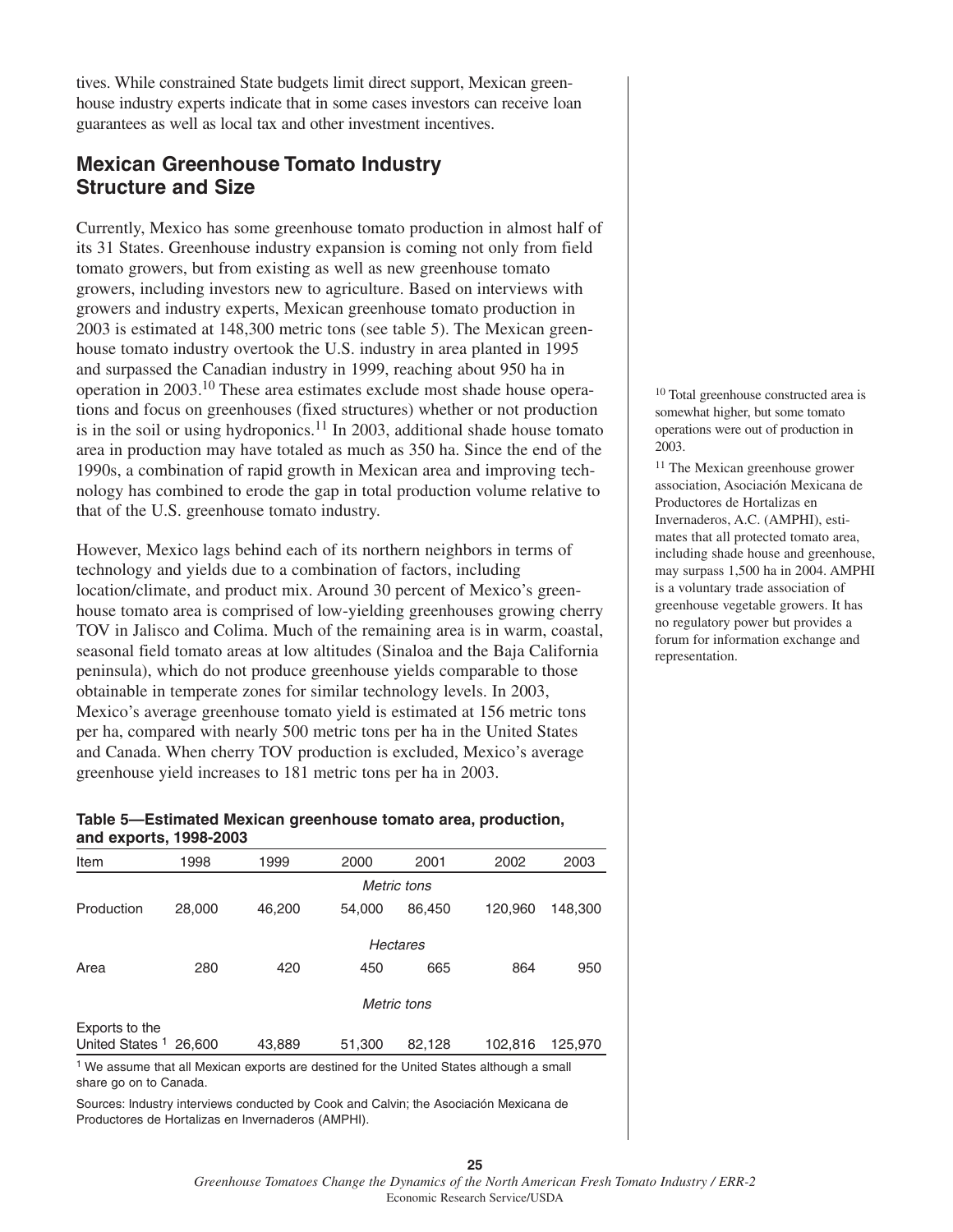Although Mexico's greenhouse tomato industry has many small operations with less than 5 ha, the industry structure is already highly concentrated. According to estimates by Cook and Calvin, three mostly low-technology firms controlled about 535 ha, or around 56 percent of total greenhouse tomato area (excluding shade house) in Mexico in 2003. The three firms are based in Jalisco, Baja California Sur, and Sinaloa. In 2003, each firm had a minimum of 60 ha. The next tier of producers is in the 40-ha range, with all regions of the country represented. In 2003, the estimated eight-firm concentration ratio in Mexico's greenhouse tomato industry was 74 percent.

Originally, Sinaloa field growers who ventured into protected culture tomatoes focused on production of beefsteak tomatoes, a product similar to their field tomatoes. But the TOV share of total production has grown, reaching 15 to 20 percent of all Mexican greenhouse tomato production in 2003. Some growers are also diversifying into specialty tomatoes, such as Campari tomatoes. As Mexican growers gain experience with greenhouse tomato production, they are likely to follow the market trend toward a more diversified product mix.

As more new players enter Mexico's greenhouse tomato market, the development of effective marketing channels will become more of an issue. Marketing channel fragmentation is a threat to profitable marketing for firms in all three countries. U.S. and Canadian greenhouse firms are increasingly seeking marketing alliances with Mexican greenhouse producers to supplement or provide them with the majority of their winter supplies. The challenge in these alliances is to constructively market the volumes of Mexican partners during the shoulder seasons (seasonal overlaps) and for year-round Mexican producers during the summer as well. Since supply is abundant in Canada and the United States during these periods, the growers supplying these firms may view the Mexican product as competition. Positioning of product, in part based on minimizing transportation costs from each production region to specific markets, can help these alliances to improve efficiency and market coverage for all parties.

An alternative may be the eventual emergence of large Mexican greenhouse shippers that consolidate volumes among several Mexican greenhouse growers in different regions to achieve consistent year-round volumes, imposing strict quality control, and developing direct linkages with key U.S. buyers. Growers in Ontario follow this strategy. Attitudes among Mexican greenhouse growers and large shippers and their ability to collaborate will influence the likelihood of such ventures. The growers in the best position to lead a collaborative effort are Sinaloa-based growers, due to their high level of industry organization and an industry structure centered on forwardintegrated grower-shippers who operate their own distributorships in Nogales, Arizona (Calvin and Barrios, 1998). Of course, leaders may emerge among greenhouse-only players as well.

### **Protected Culture Technology and Other Considerations**

In general, Mexican greenhouse tomato growers attempt to adapt technology packages, structures, and seed varieties from Spain, the Netherlands, Israel,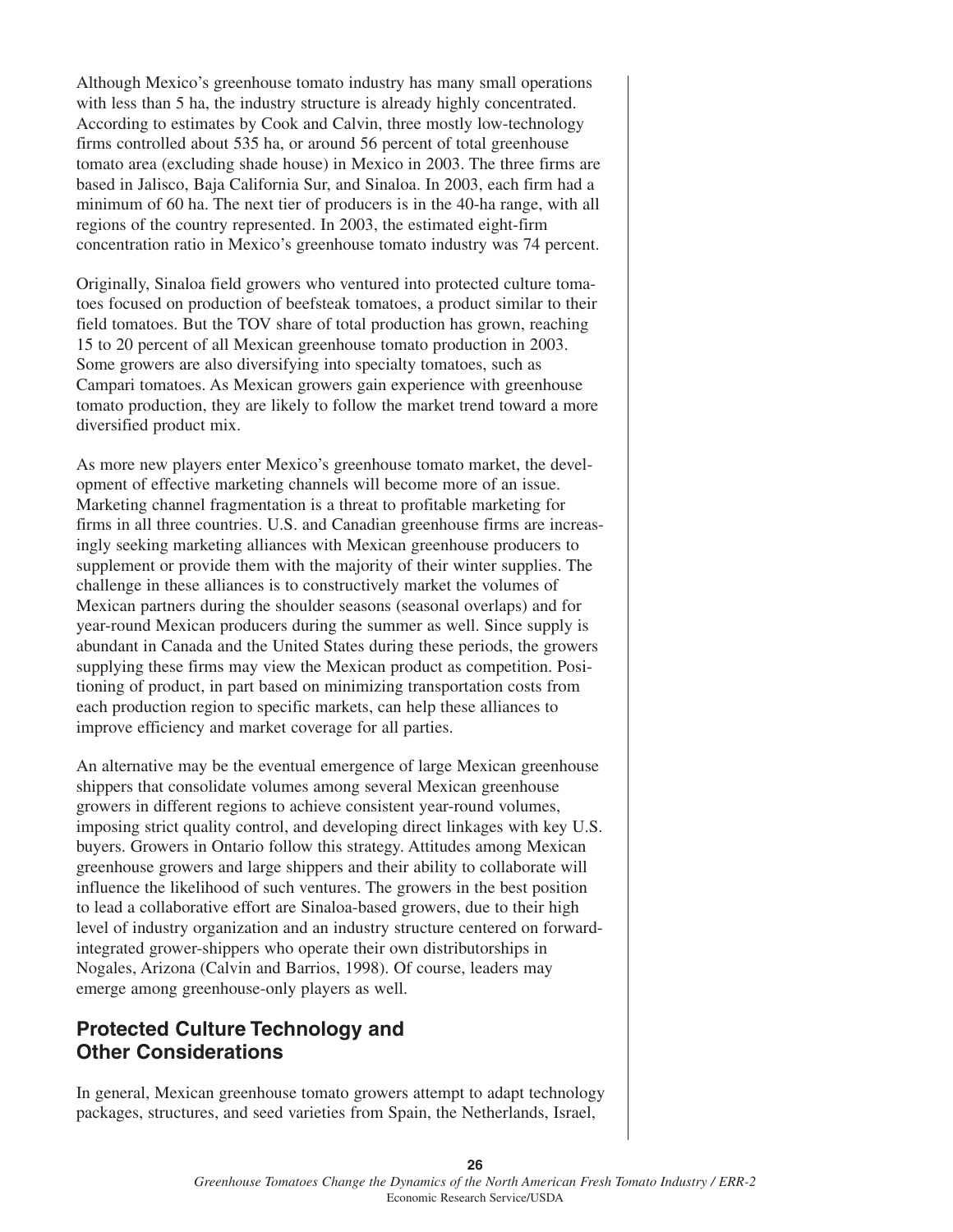Canada, the United States and elsewhere, substituting local inputs where possible and desirable. While Mexican growers benefit from foreign research and development, they still face the challenge of identifying their own area-specific appropriate technologies, largely without the support of domestic public research and development. Not surprisingly, greenhouse suppliers have a strong influence on the technology decisions made in Mexico. Industry sources report that decisions are sometimes made based on the availability of supplier credits rather than the best technology package for the location. Governments of the Netherlands, Israel, and Spain are active in promoting adoption of their country's technology via preferential credits and other assistance. A scarcity of capital, experienced greenhouse management personnel, and technological know-how in Mexico is reportedly to blame for investments in less-than-ideal technology packages, with many initial attempts at greenhouse tomato production generating disappointing results.

According to the Asociación Mexicana de Productores de Hortalizas en Invernaderos (the Mexican greenhouse growers' association known by its acronym AMPHI), Mexico's protected culture area comprises plastic greenhouses (52 percent), shade houses (44 percent), glass greenhouses (2 percent), and other (1 percent). In the United States, winter producers need to use glass to maximize light transmission during the short days and to facilitate heating. For year-round producers in Mexico with longer winter days and less extreme winter weather, plastic structures may be more appropriate than glass. High-technology systems in plastic structures are proving to be capable of producing tomato yields of around 450-500 metric tons per ha and even higher in the ideal locations. But as of 2003, AMPHI estimated that only 13 percent of Mexico's protected culture tomato area had active environmental control systems. According to estimates by Cook and Calvin, the share of greenhouse area with active environmental control systems is higher, at about one-third.

In Mexico, glass greenhouses use hydroponics, but only a few plastic greenhouses do, though the number is growing. Industry suppliers estimate that only around 30 percent of hydroponics systems in Mexico use the high-cost imported rock wool as a growing medium. Most systems use cheaper yet effective substrates such as tezontle.

As the Mexican industry grows, it is attracting more attention and investment from suppliers, and better quality, lower cost local alternatives are emerging. This development will help to reduce investment costs over time. Similarly, as growers determine the best locations (combining both market and yield considerations), investments should generate higher net returns. A few Sinaloa- and Baja-based field and protected culture growers have been constructing greenhouses in noncoastal areas capable of longer shipping seasons. If successful, these efforts will spawn more year-round operators focused on producing consistent, high-quality volumes with competitive costs.

In general, those coastal field tomato growers who have been experimenting with protected culture are tending to expand area and invest in upgraded technology and management, particularly in Sinaloa. Even though Sinaloa is not the best area for achieving maximum greenhouse yields, growers there may find converting a portion of their crop mix to protected production to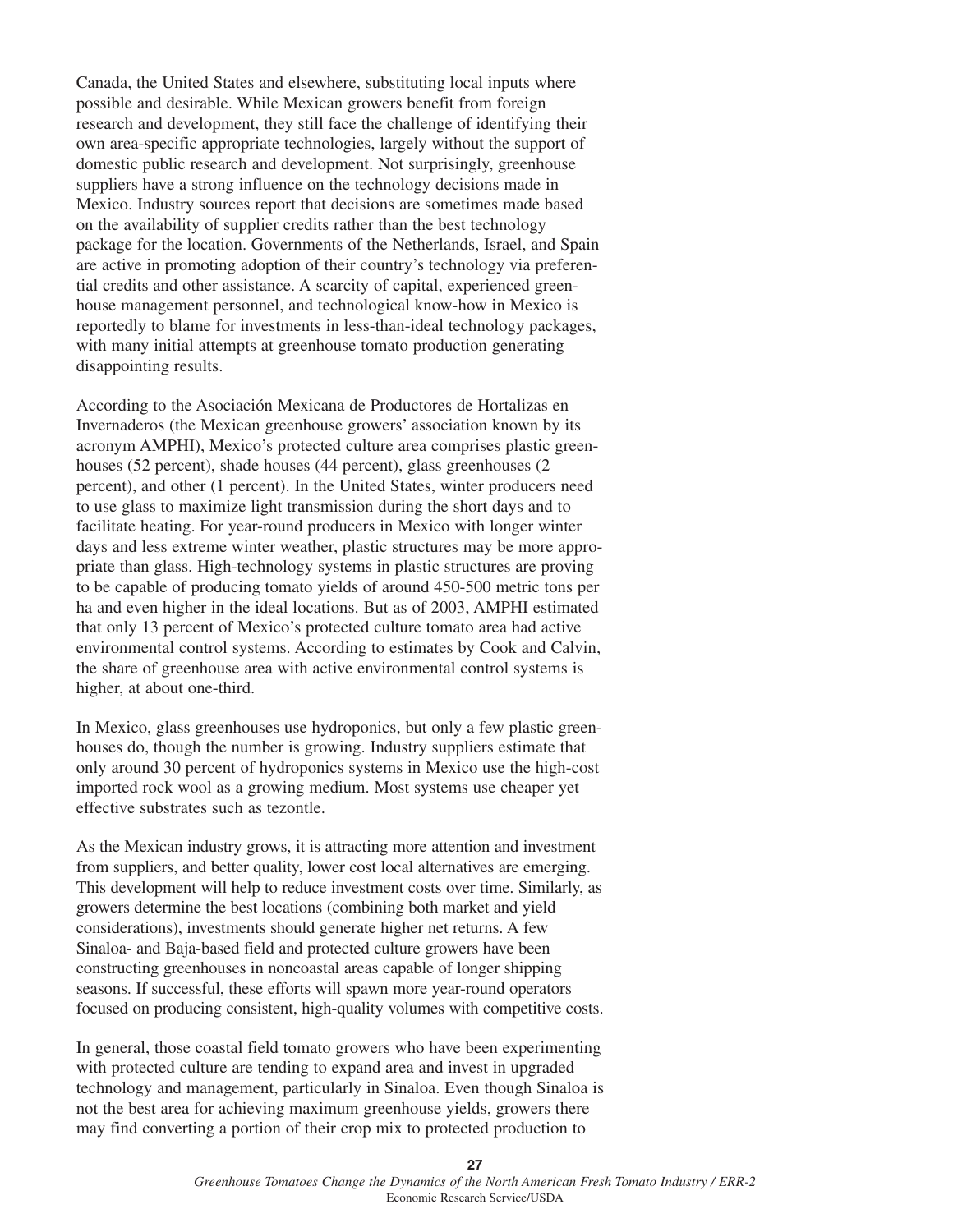be an effective business strategy. However, in both the Baja California peninsula and Sinaloa, some field tomato growers have found greenhouse production to be much more demanding in technology and management than anticipated. Those that are further along on the learning curve have an advantage over newcomers and are better positioned to withstand any periods of low prices.

Although net returns for greenhouse production are not always higher relative to open field production, protected culture methods may reduce several types of risk. Greenhouses provide protection from rain and growers with greenhouses may be among the few with typical volumes of high quality tomatoes of any type during periods of inclement weather, enabling them to benefit from above average prices. Both shade house and greenhouse production generally increases substantially the export-quality share of production, improving average pricing. Where greenhouse production succeeds in boosting yields substantially relative to open field, it can dramatically decrease the number of workers for a given level of output. Growers view recruiting and managing fewer workers as an important advantage. Furthermore, in order to achieve superior quality, many greenhouse growers invest in greater worker training relative to open field growers. This can pay off in several ways, including lower worker turnover. Shifting to protected culture can also decrease food safety risk and offer greater food safety assurances to buyers. Indeed, responding to rising retail demand for greenhouse tomatoes fits into growers' greater emphasis today on customer service, potentially reducing market risk by creating greater customer loyalty.

The relative potential returns from alternative technology packages vary significantly by area (see appendix 2 for more detail on this topic). Rain is rare during the State of Baja California's shipping season, and shade houses may be sufficient to reduce risks and improve returns, without requiring investment in more capital-intensive greenhouses. However, risk of disease is greater in shade house than in greenhouse operations. Due to especially high disease risk during the fall in the northern part of the Baja California peninsula, growers could eventually determine that greenhouse production is required to ensure fall volumes. Currently, some growers are experimenting with what is referred to as "hybrid" structures, a combination of shade house and greenhouse technology. This may provide many of the benefits of greenhouses, including reduction of disease risk, at a lower cost. The process of identifying the most economically viable technology packages is newer and less advanced than in Sinaloa.

# **Greenhouse Tomato Exports**

It is estimated that 2003 Mexican greenhouse tomato exports to the United States were 125,970 metric tons (see table 5). Appendix 3 provides details on problems with data. This approaches Canada's level, which was 130,154 metric tons in 2003. Although Mexico's total greenhouse tomato production remains much lower than that of Canada, Mexico's export share is estimated at 85 percent, compared with 60 percent in Canada.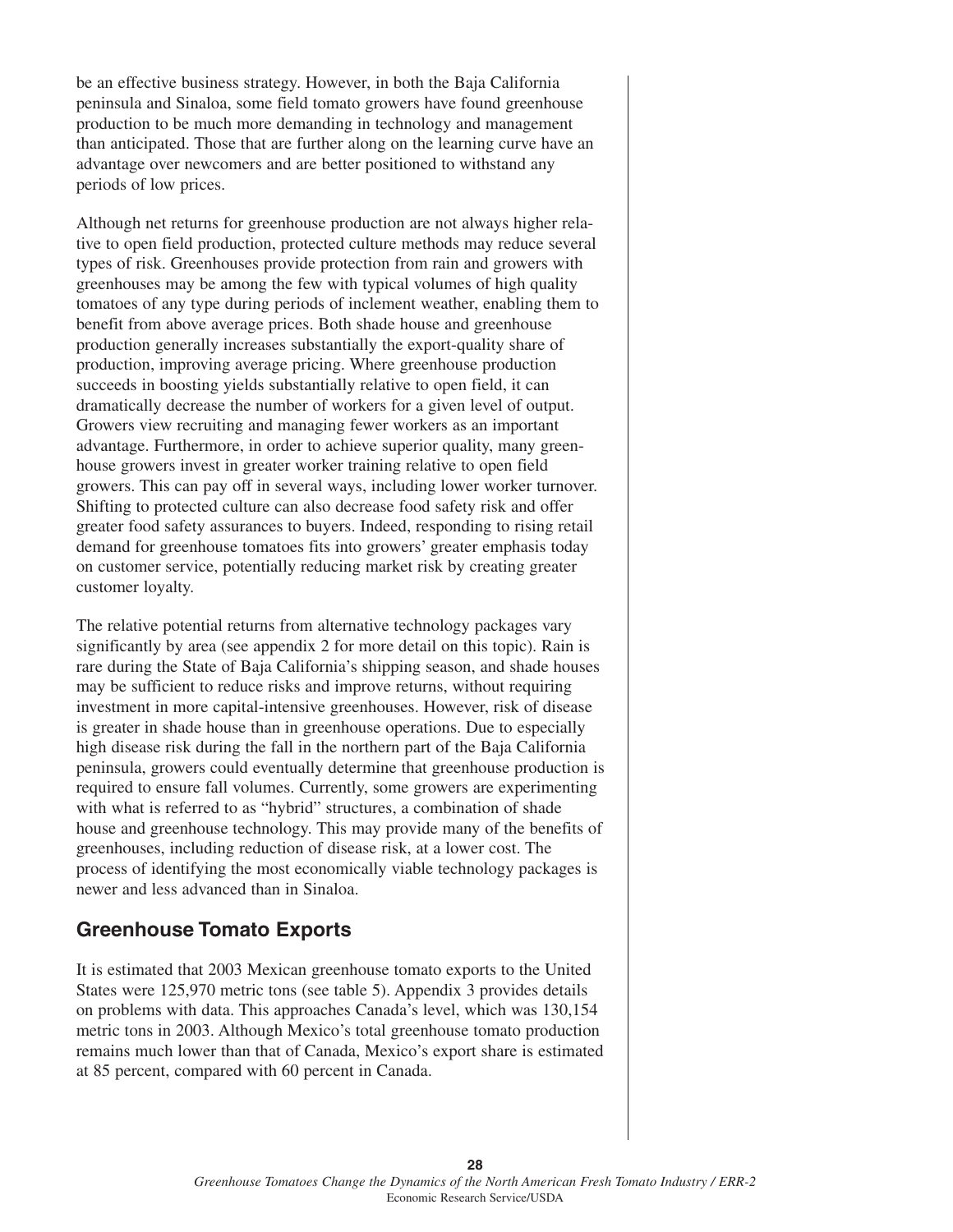Mexico's higher export orientation means that it is capable of surpassing Canada as the principal supplier to the U.S. greenhouse market before it surpasses Canada in total production volume. Indeed, if production in Mexico continues its current rate of growth, while production in Canada and the United States remains relatively stable, Mexico is set to eclipse the U.S. and Canadian greenhouse industries in the near term. Ongoing improvements in technology and yields in all Mexican greenhouse regions will generate better and more consistent tomato quality. Until now, lack of uniformity has sometimes caused Mexican tomatoes to receive price discounts relative to key supplying regions. As quality improves, Mexico will become a more formidable competitor in export markets. However, demand for greenhouse tomatoes should also be stimulated by a consistently high-quality North American product, regardless of origin.

### **The Impact of the Greenhouse Tomato Industry on the Fresh Field Tomato Industry**

The greenhouse tomato industry is having an impact on field tomato growers, whether they diversify into greenhouse production themselves, or just have to adapt to more market competition as the share of greenhouse production increases. Total U.S. fresh tomato imports from Mexico temporarily peaked in 1998, before beginning to rise again in 2001 and reaching a historic high in 2003 (table 6). Market-driven product diversification into greenhouse, grape, and roma tomatoes has likely contributed to Mexico's recent export growth. Since total imports from Mexico did not

#### **Table 6—Mexican fresh tomato exports to the United States, by type**

|      | Tomato type <sup>1</sup> |        |                         |                      |         |         |
|------|--------------------------|--------|-------------------------|----------------------|---------|---------|
| Year | Cherry                   | Grape  | Greenhouse <sup>2</sup> | Regular <sup>3</sup> | Roma    | Total   |
|      |                          |        |                         | Metric tons          |         |         |
| 1990 |                          |        |                         | 352,312              |         | 352,312 |
| 1991 |                          |        |                         | 353,577              |         | 353,577 |
| 1992 |                          |        |                         | 183,116              |         | 183,116 |
| 1993 |                          |        |                         | 400,494              |         | 400,494 |
| 1994 |                          |        |                         | 376,032              |         | 376,032 |
| 1995 | 40,889                   |        |                         | 391,797              | 160,377 | 593,063 |
| 1996 | 41,975                   |        |                         | 429,710              | 213,992 | 685,678 |
| 1997 | 39,281                   |        |                         | 409,229              | 212,098 | 660,609 |
| 1998 | 50,307                   |        |                         | 415,848              | 267,899 | 734,053 |
| 1999 | 49.980                   |        | 3,728                   | 303.970              | 257.467 | 615,145 |
| 2000 | 37,834                   |        | 27,468                  | 277,995              | 246,585 | 589,882 |
| 2001 | 40,249                   |        | 33,398                  | 312,077              | 293,495 | 679,219 |
| 2002 | 39,291                   | 16,915 | 42,140                  | 309,262              | 315,817 | 723,425 |
| 2003 | 32,379                   | 25,086 | 58,357                  | 323,456              | 345,892 | 785,170 |

<sup>1</sup> The roma and cherry tomato codes were established in 1995, greenhouse in July 1999, and grape tomatoes in 2002. Prior to the establishment of these codes these tomatoes would have been reported as regular tomatoes.

<sup>2</sup> This table uses official DOC data which underreport actual volumes due to tariff code misclassification. Actual greenhouse imports may be around 67,000 metric tons higher in 2003. <sup>3</sup> The "regular" category captures any tomatoes, not specified in another separate tariff code category. As other categories have been added, this category is increasingly just round tomatoes—both vine ripe and mature green tomatoes.

Source: U.S. Department of Commerce.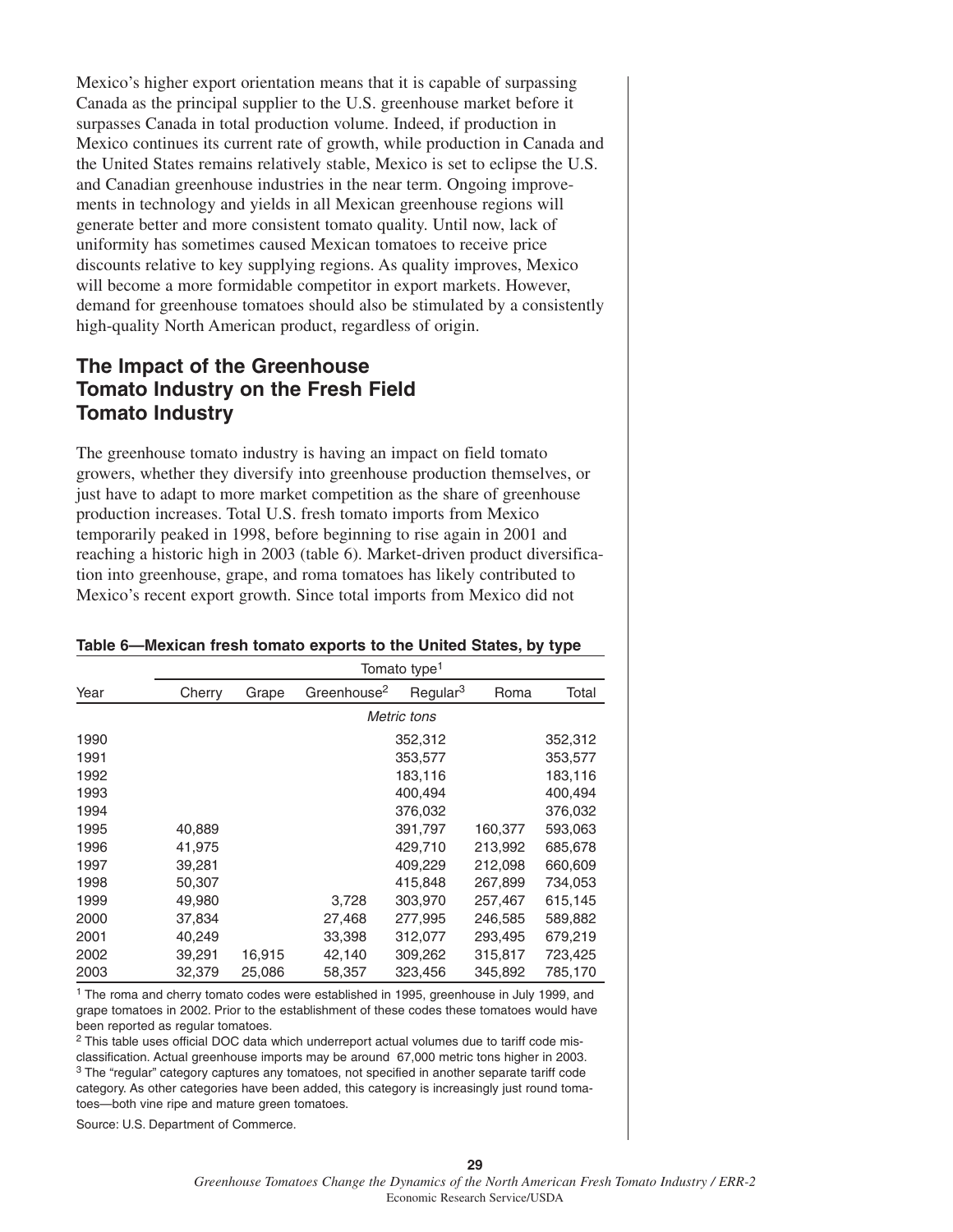surpass the 1998 level until 2003, the growth in greenhouse tomatoes up to that time simply displaced part of the decline in field tomato volume, without a net gain. However, given the relatively recent creation of the tariff codes for roma, cherry, greenhouse, and grape tomatoes (and continuing misclassification problems with the existing codes), it is not possible to measure the true changes in shares over time, by tomato type, of U.S. imports of Mexican fresh tomatoes.

But the expanded codes provide an improved snapshot of the shares in 2003, as calculated by the official DOC data. These data show that greenhouse tomatoes represented 7 percent of U.S. imports of Mexican tomatoes, significantly lower in share than round field tomatoes (41 percent) or romas, but higher in share than either cherry or grape tomatoes. If estimated miscoded greenhouse tomatoes were included, the greenhouse share of total U.S. imports of Mexican tomatoes could rise to 16 percent (based on a total of 125,970 metric tons, as noted earlier), and the round field share could decline to 33 percent.

As the importance of greenhouse tomatoes increases, growers in Sinaloa, the undisputed leaders of the fresh tomato export industry, face increased competition from greenhouse growers in other regions. In addition to contributing to a changing product mix, the emergence of the geographically dispersed greenhouse tomato industry in Mexico has begun to reduce the market share of total fresh tomato exports entering in Arizona, as measured by DOC crossings data. In 2003, 66 percent of Mexico's fresh tomato exports crossed in Arizona, primarily Nogales (down from 70 percent a decade ago), compared with 28 percent entering into California from the Baja California peninsula and 7 percent crossing the border in Texas (table 7). Since much of the greenhouse volume from central Mexico crosses in Texas, these data put in perspective the still-small share of greenhouse volumes from this region compared with the combination of field and greenhouse production from the traditional industry leaders Sinaloa and Baja California.

DOC import crossing data only reflect total imports at any port of entry from Mexico, with no indication of volume by growing region. Sinaloa's share of Arizona imports can be estimated by comparing DOC data with tomato export data from the State of Sinaloa, as reported by CAADES. In 2000, 85 percent of Mexican tomatoes exported through Arizona were from Sinaloa; in 2003, Sinaloa's share plummeted to 56 percent.<sup>12</sup> These data highlight the emergence of new competition for Sinaloa tomato growers, both field and greenhouse, also exporting through Nogales. Those vying for shares include the high-technology and high-yield growers in Sonora and lower-technology greenhouse growers in west central Mexico, Jalisco in particular. Sinaloa's dramatic drop in share reflects an absolute decline in its exports during a period of export growth for the country as a whole. Analysis of tomato export data for the State of Sinaloa shows that total tomato exports, all types, declined from 348,113 metric tons in the 1999-2000 season to 272,993 metric tons in 2003-04 (CAADES, 2004). The decline in Sinaloa's tomato exports, both in absolute and relative terms, is clear evidence that the emerging greenhouse industry is already having a competitive impact on Sinaloa.

Not only has the competition increased, but the competition has a higher quality orientation and it extends to both export and domestic markets.

<sup>12</sup> Although rain during the Sinaloa season was likely a factor contributing to lower export volumes.

**30**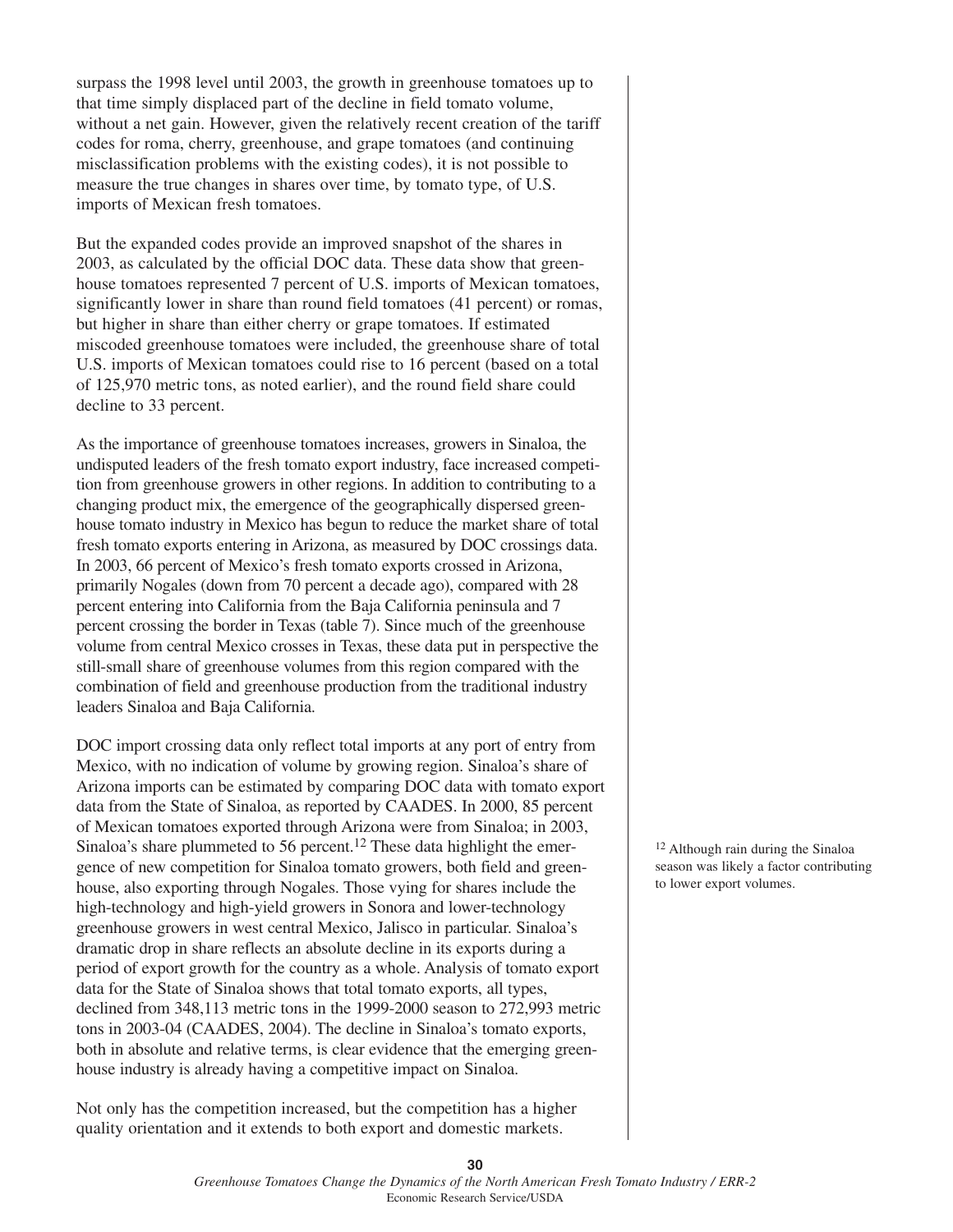| $\frac{1}{2}$ |                      |             |         |  |  |  |
|---------------|----------------------|-------------|---------|--|--|--|
| <b>State</b>  | Type <sup>1</sup>    | Volume      | Share   |  |  |  |
|               |                      | Metric tons | Percent |  |  |  |
| Arizona       | Cherry               | 17,127      | 2.2     |  |  |  |
|               | Grape                | 19,304      | 2.5     |  |  |  |
|               | Greenhouse           | 30,916      | 3.9     |  |  |  |
|               | Regular <sup>2</sup> | 239,401     | 30.5    |  |  |  |
|               | Roma                 | 210,117     | 26.8    |  |  |  |
| Total         |                      | 516,864     | 65.8    |  |  |  |
| California    | Cherry               | 12,340      | 1.6     |  |  |  |
|               | Grape                | 5,589       | 0.7     |  |  |  |
|               | Greenhouse           | 3,934       | 0.5     |  |  |  |
|               | Regular <sup>2</sup> | 78,639      | 10      |  |  |  |
|               | Roma                 | 115,954     | 14.8    |  |  |  |
| Total         |                      | 216,456     | 27.6    |  |  |  |
| <b>Texas</b>  | Cherry               | 2,899       | 0.4     |  |  |  |
|               | Grape                | 213         | 0       |  |  |  |
|               | Greenhouse           | 22,937      | 2.9     |  |  |  |
|               | Regular <sup>2</sup> | 5,311       | 0.7     |  |  |  |
|               | Roma                 | 19,700      | 2.5     |  |  |  |
| Total         |                      | 51,059      | 6.5     |  |  |  |
| Other         |                      | 608         | 0.1     |  |  |  |
| Total         |                      | 784,988     | 100     |  |  |  |

#### **Table 7—U.S. imports of fresh tomatoes from Mexico, by type and State of entry, 2003**

<sup>1</sup> Official greenhouse imports are estimated to underreport actual volumes due to tariff code misclassification. Estimated greenhouse imports were 125,970 metric tons in 2003, but the total tomato import volumes (all types combined) per State of entry were unaffected.

<sup>2</sup> Regular tomatoes are any tomato not elsewhere specified. In 2003, most regular tomatoes were vine ripe, with a small amount of mature green round tomatoes.

Source: U.S. Department of Commerce, as compiled by Cook and Calvin.

Greenhouse production may be export oriented, but some new greenhouse producers are still in the process of achieving the quality and consistency levels required to be competitive in the export market; tomatoes that do not meet export standards may be sold on the domestic market. Furthermore, as rapid growth in the Mexican supermarket sector creates demand for consistently high-quality fresh produce with food safety assurances, Mexican internal demand for greenhouse tomatoes will likely expand significantly over the next decade.

Field tomato growers in Sinaloa have the most experience with protected culture, the greatest financial resources to invest in technology, and the ability to shift between field and alternative protected culture approaches as markets evolve and send different price signals. Since Sinaloa can experience rain during its growing season, and if greenhouse tomatoes continue to receive price premiums, growers may come to favor plastic greenhouses over shade houses. However, given the relatively short shipping season and the high cost of hydroponics, much of this greenhouse production may remain in the soil, and marketed as greenhouse, without reference to hydroponics. The existence of several large forward-integrated grower-exporters already embarked on developing more direct linkages with buyers for field and greenhouse tomatoes provides a robust model.